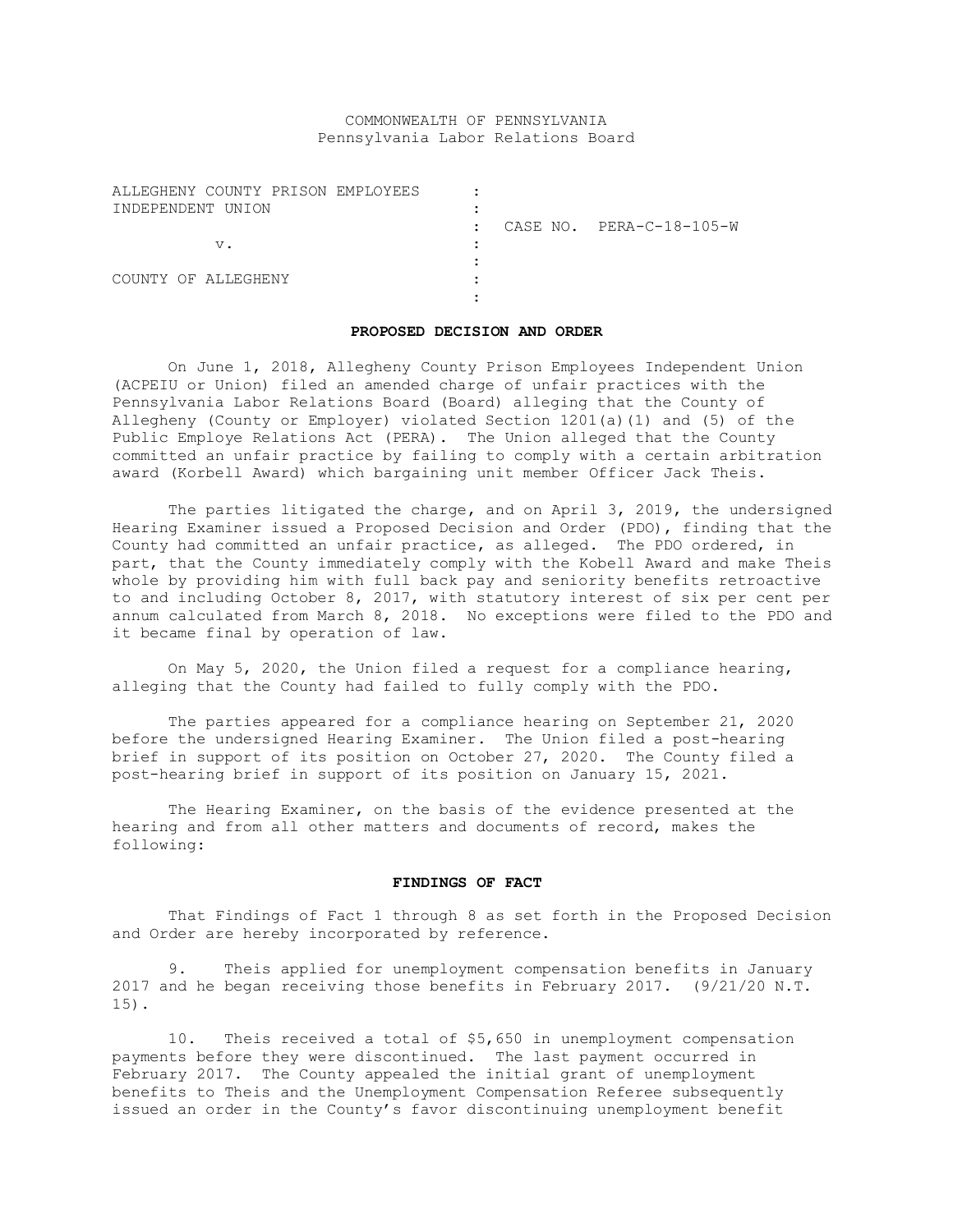payment. The Office of Unemployment Compensation Benefits ruled that Theis owes the Office of Unemployment Compensation Benefits \$5,680.00 as a "nofault overpayment". (9/21/20 N.T. 15-19; Union Exhibit 2, 3).

11. The County returned Theis to work on March 4, 2018. The County issued a backpay check to Theis for the period between October 8, 2017 and this return to work date of March 8, 2018. The amount of the check was \$10,772.89. (9/21/20 N.T. 22-24; Union Exhibit 4).

12. The County figured a total gross backpay amount of \$30,720.41. From this amount, the County deducted \$11,360.00 for "unemployment". This figure incorrectly doubled the actual amount received by Theis which was \$5,680.00. (9/21/20 N.T. 17-18; Union Exhibit 2).

13. The County also deducted a healthcare premium contribution from Theis' backpay in the amount of \$808.11. The collective bargaining agreement between the parties dictates that the County takes a 2.5% deduction for a health care contribution from bargaining unit members' wages. The County made an error in its calculation and deducted an extra \$41.08. (9/21/20 N.T. 9, 19-25; Union Exhibit 4, 5).

### **DISCUSSION**

The Union asked the Board for a compliance hearing in this matter to determine whether the County has complied with the April 3, 2019, Proposed Decision and Order which directed the County to immediately "make Theis whole by providing him with full back pay and seniority benefits retroactive to and including October 8, 2017, with statutory interest of six per cent per annum calculated from March 8, 2018."

The record in this case is clear that the County did not do that. The record shows clearly that the County incorrectly withheld \$11,360.00 as "unemployment." \$5,650 of that amount the County incorrectly withheld as an error on its part when it mistakenly doubled the amount the County thought Theis had received as unemployment compensation benefits.

The County also incorrectly withheld the remaining \$5,650.00 of that \$11,360.00 amount. The County in its brief argues that, generally, it is proper for an employer to withhold a setoff for earnings from other sources any compensation due. (County's Brief at  $14-19$ ). It is true that Theis received \$5,650 of unemployment compensation benefits in early 2017. This was during the time period when he was off of work and during the pendency of his grievance. The Kobell Award did reinstate Theis but did not award him backpay for that time period. The Kobell Award ordered the County to put Theis back to work, with no back pay, on October 8, 2017. The County did not do so which lead to the unfair practice charge and hearing before me. In my PDO I ordered full back pay and seniority benefits retroactive to and including October 8, 2017, the date the Korbell Award said Theis should be reinstated. Importantly, and distinguishable from the cases cited by the County, this time period is distinct from the time period covered by the Kobell Award.

The record in this matter shows that, in the time period I ordered back pay for Theis, he did not receive any unemployment compensation benefits. He received unemployment compensation benefits in the time period of the Korbell Award, not the PDO. Thus, the unemployment compensation benefits Theis received covered a time period separate from the time period for which I ordered a make whole remedy. Therefore, it was not proper for the County to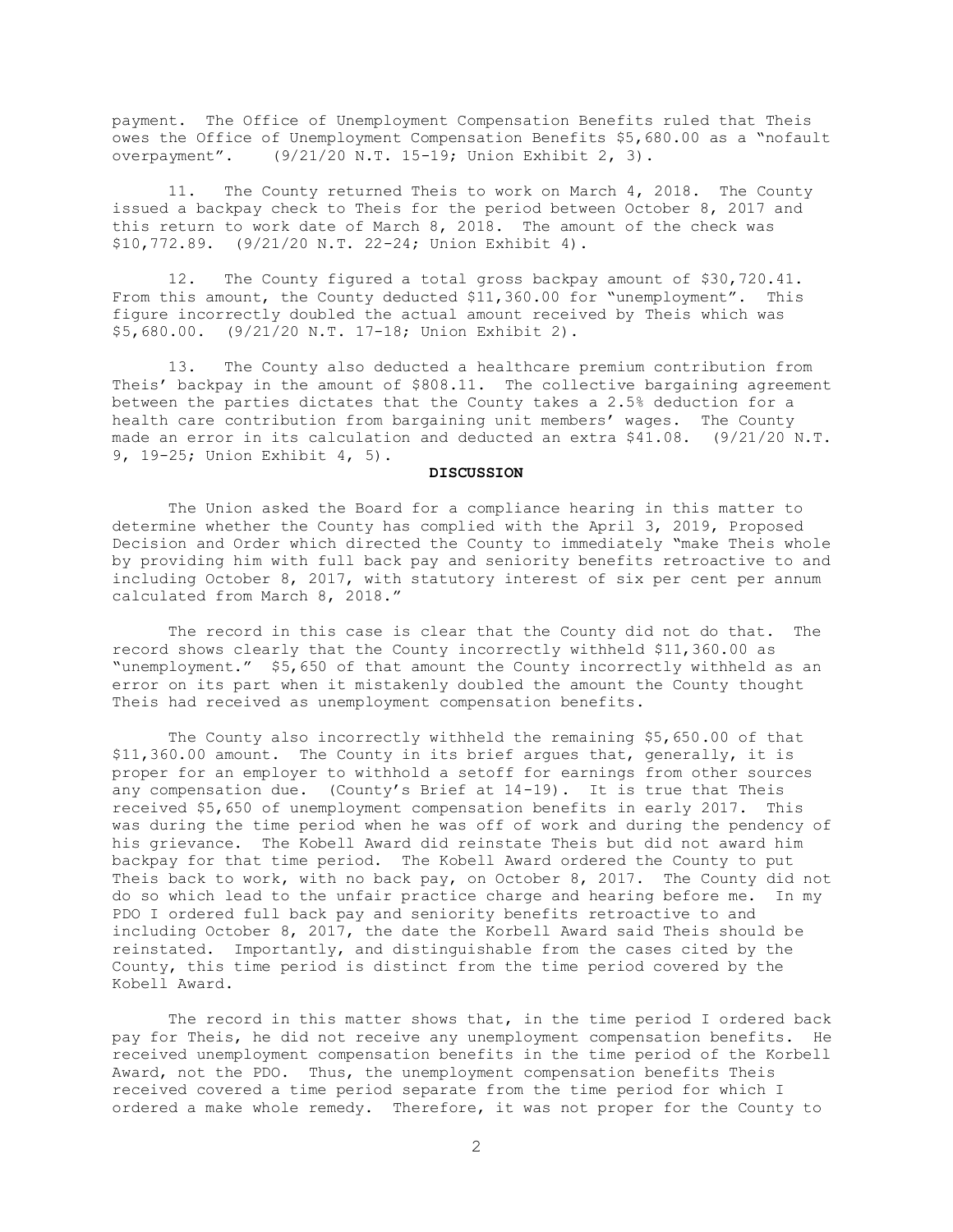take a set off for unemployment compensation benefits while complying with my PDO.

The record is clear the County may withhold amounts for health insurance contributions pursuant to the collective bargaining agreement between the parties. The record also shows that the County made a mistake in its calculation of the insurance contribution and deducted an extra \$41.08. This amount, \$41.08, shall be paid to Theis.

The County shall immediately recalculate the backpay calculation to Theis by taking care to remove any deduction for unemployment, by including \$41.08 to reflect the miscalculated healthcare insurance contribution, by recalculating the interest owed, and immediately pay such amount to Theis.

Finally, the County argues that this compliance proceeding is untimely. The County argues that the time limit to file charges under PERA is four months (43 P.S. 1101.1505) and that this matter was resolved once Theis accepted the check to him. This compliance matter is not barred as untimely. It is the continuation of the matter PERA-C-18-105-W which was timely filed and the Board's oversight continues until the County complies with the PDO, which became final in this matter. It is clear from this record that the County has not complied with the PDO: it has not made Theis whole in conformity with the PDO. Additionally, the County's argument that it complied with the PDO and that this present issue is barred by timeliness is undercut by the fact that the County never filed an affidavit of compliance in conformity with the PDO.

#### **CONCLUSIONS**

The Hearing Examiner, therefore, after due consideration of the foregoing and the record as a whole, concludes and finds:

That conclusions 1 through 4 as set forth in the Proposed Decision and Order dated April 3, 2019 are hereby incorporated by reference.

5. The County is not in compliance with the Proposed Decision and Order dated April 3, 2019.

#### **ORDER**

In view of the foregoing and in order to effectuate the policies of the PERA, the Hearing Examiner

### **HEREBY ORDERS AND DIRECTS**

That the County shall:

 (a) Immediately comply with the Proposed Decision and Order of April 3, 2019, by immediately recalculating the backpay amount owed to Theis by eliminating any deductions for unemployment compensation, by including \$41.08 to reflect the miscalculated healthcare insurance contribution, by recalculating the interest owed, and by immediately paying such amount to Theis;

 (b) Post a copy of this Decision and Order within five (5) days from the effective date hereof in a conspicuous place, readily accessible to its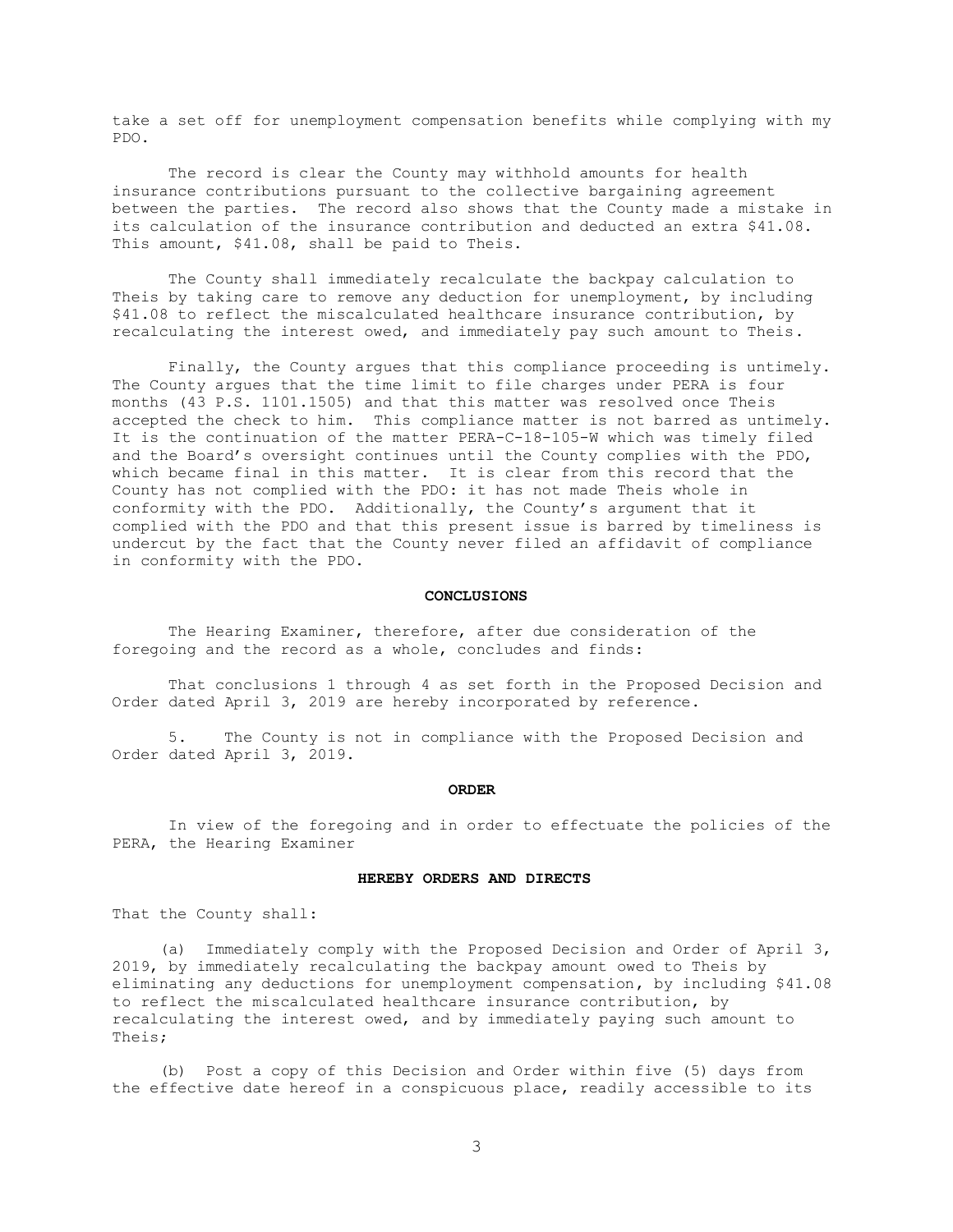employes, and have the same remain so posted for a period of ten (10) consecutive days;

 (c) Furnish to the Board within twenty (20) days of the date hereof satisfactory evidence of compliance with this Decision and Order by completion and filing of the attached Affidavit of Compliance; and

 (d) Serve a copy of the attached Affidavit of Compliance upon the Union.

### **IT IS HEREBY FURTHER ORDERED AND DIRECTED**

that in the absence of any exceptions filed pursuant to 34 Pa. Code § 95.98(a) within twenty (20) days of the date hereof, this decision and order shall become and be absolute and final.

**SIGNED, DATED AND MAILED** from Harrisburg, Pennsylvania this fourth day of February, 2021.

### **PENNSYLVANIA LABOR RELATIONS BOARD**

\_\_\_/s/ Stephen A. Helmerich\_\_\_\_\_\_\_\_\_\_\_

Stephen A. Helmerich, Hearing Examiner